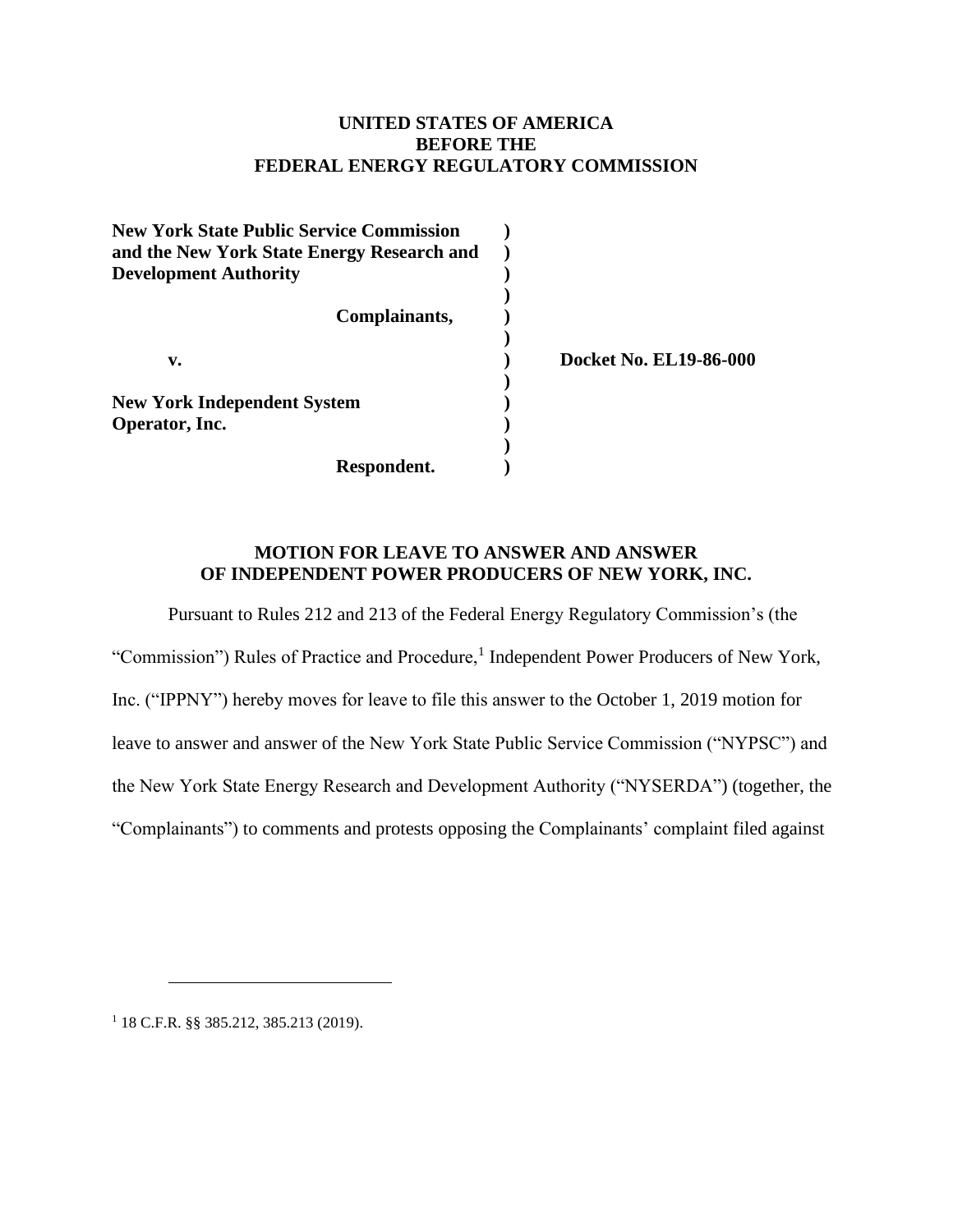the New York Independent System Operator, Inc. ("NYISO") on July 29, 2019, including IPPNY's August 19, 2019 protest. 2

The Commission should reject the Complainants' arguments in their October 1 Answer because they lack merit. None of the Complainants' arguments overcome their failure to meet their burden under Section 206 of the Federal Power Act to prove that the application of the NYISO's buyer-side market power mitigation measures ("BSM Measures") to new electric storage resources ("ESRs") is unjust and unreasonable and that their proposal for a blanket exemption from the BSM Measures for ESRs ("ESR Exemption") or their alternative to exempt up to 300 MW of ESRs from the BSM Measures each calendar year ("300 MW Cap") should be identified by the Commission as a just and reasonable replacement structure.<sup>3</sup>

#### **I. MOTION FOR LEAVE TO ANSWER**

IPPNY requests leave to file this Answer because it will help to clarify the issues before the Commission, provide additional information that will assist the Commission, or will otherwise be helpful in the development of the record in this proceeding. Although Rule 213(a)(2) generally prohibits certain types of answers, including answers to protests and answers, the Commission has discretion to waive that prohibition for good cause shown. The basis for

<sup>2</sup> Docket No. EL19-86-000, *New York Pub. Serv. Comm'n et al. v. New York Indep. Sys. Operator, Inc*., Motion for Leave to Answer and Answer of the New York State Public Service Commission and the New York State Energy Research and Development Authority (Oct. 1, 2009) ("October 1 Answer"); Docket No. EL19-86-000, *supra*, Complaint on Behalf of the New York State Public Service Commission and the New York State Energy Research and Development Authority and Request for Fast Track Processing (July 29, 2019) ("Complaint"); Docket No. EL19-86-000, *supra*, Protest of Independent Power Producers of New York, Inc. (Aug. 19, 2019) ("August 19 Protest"). The NYISO filed an answer, and the Market Monitoring Unit filed comments, opposing the Complaint. Docket No. EL19-86-000, *supra,* Answer of the New York Independent System Operator, Inc. (Aug. 19, 2019) ("NYISO Answer"); Docket No. EL19-86-000, *supra*, Motion to Intervene and Comments of the New York ISO's Market Monitoring Unit (Aug. 19, 2019) ("MMU Comments").

<sup>&</sup>lt;sup>3</sup> For the sake of brevity, IPPNY's answer addresses only the most flawed points in the Complainants' October 1 Answer. IPPNY's silence on any other argument should not be construed as IPPNY's acceptance of that argument.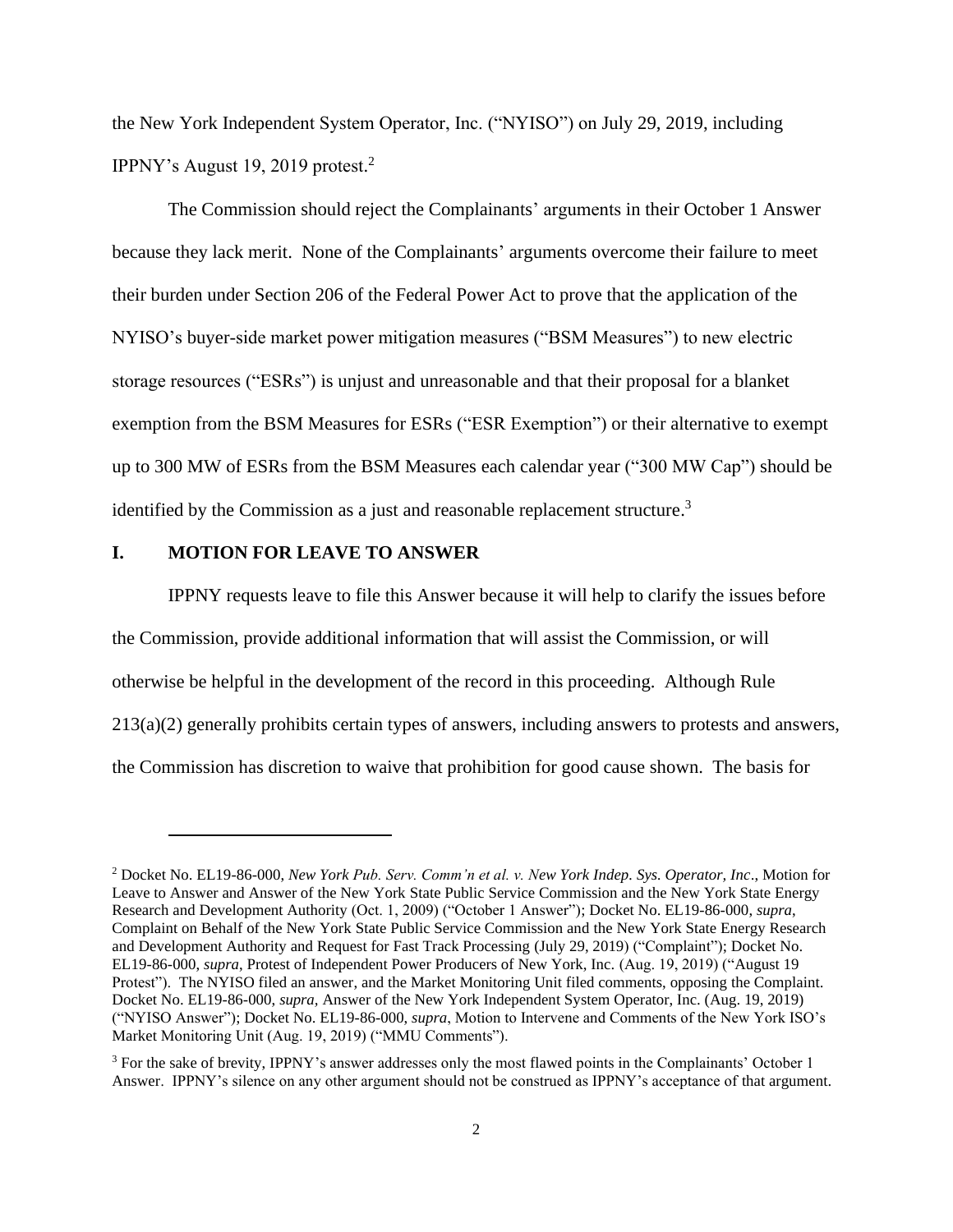such waiver has included whether the answer leads to a more accurate and complete record, helps the Commission understand the issues, clarifies matters in dispute or errors, responds to new issues raised, or provides information that will assist the Commission in its decision-making process.<sup>4</sup> IPPNY's answer corrects misstatements, mischaracterizations, and omissions in the Complainants' October 1 Answer regarding the NYISO's BSM Measures and the impacts of exemptions from these rules and will, therefore, assist the Commission in reaching its decision. These misstatements, mischaracterizations and omissions provide the grounds to reject the Complainants' October 1 Answer because it muddies and confuses, rather than clarifies, the record in this proceeding. If the Commission nevertheless grants the Complainants' motion requesting leave to file an answer and accepts the October 1 Answer, it should similarly grant IPPNY's request to answer and accept this answer. Accordingly, IPPNY has provided ample basis for the Commission to accept its answer.

#### **II. ANSWER**

## **A. The Commission Should Reject Complainants' Attempt to Downplay the Impacts of Their Proposed ESR Exemption.**

In its August 19 Protest, IPPNY demonstrated that the Complainants' proposed ESR Exemption would significantly harm the NYISO's wholesale market and system reliability. In their October 1 Answer, Complainants attempted to dismiss these adverse impacts by arguing that IPPNY ignored factors and circumstances that would moderate the level of new ESR entry in Mitigated Capacity Zones and their potential market and reliability impacts. 5

<sup>4</sup> *See, e.g.*, *Mirant Energy Trading et al. v. PJM Interconnection, LLC*, 122 FERC ¶ 61,007 at P 33 (2008); *BP West Coast Prods. LLC et al. v. SFPP, L.P. et al*., 121 FERC ¶ 61,239 at P 34 (2007); *PJM Interconnection, L.L.C.*, 110 FERC ¶ 61,254 at P 13 (2005); *Pinnacle West Energy Corp. v. Nevada Power Co. et al.*, 105 FERC ¶ 61,053 at P 34 (2003); *PJM Interconnection, L.L.C.*, 104 FERC ¶ 61,309 at P 18 (2003).

<sup>5</sup> October 1 Answer at 8-12.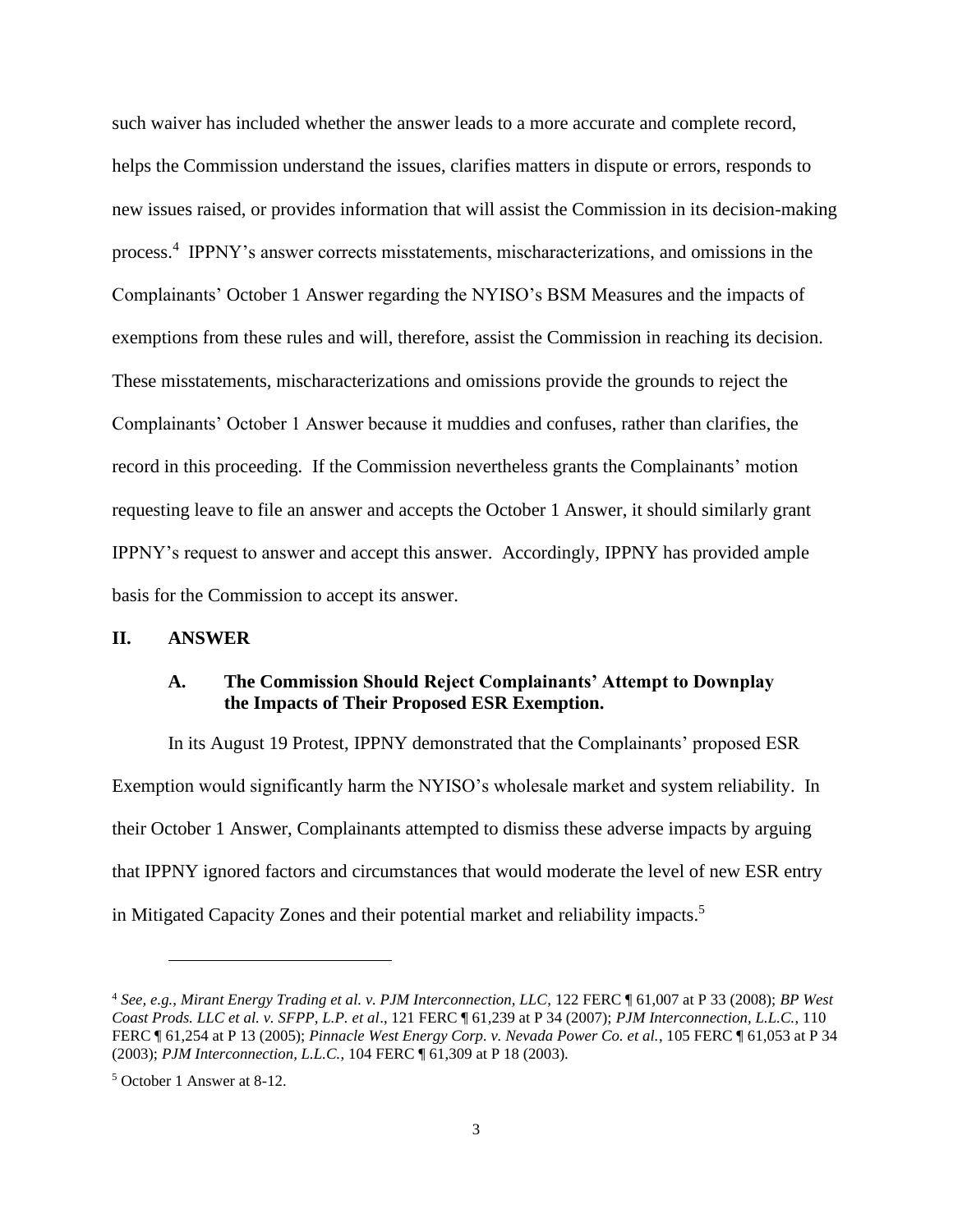Specifically, the Complainants claimed that the amount of ESR capacity that will participate in the NYISO's installed capacity ("ICAP") market in Mitigated Capacity Zones will be significantly less than the 3,000 MW of ESRs required by New York's Climate Leadership and Community Protection Act<sup>6</sup> by 2030 in the State.<sup>7</sup> The Complainants asserted that, based on an analysis performed by Staff from the Department of Public Service and NYSERDA, approximately 1,111 MW and approximately 388 MW of ESR capacity may be developed in New York City ("NYC") and Zones G-J, respectively, by 2030.<sup>8</sup> The Complainants asserted that the total amount of ESR MWs that will be counted toward establishing the spot market clearing prices will be further reduced by some unstated degree due to the NYISO's proposed capacity eligibility structure that would lessen the ICAP value of duration-limited resources.<sup>9</sup> In addition, Complainants contended that some unstated amount of ESRs that will be connected to the distribution system by 2025 will not participate in the ICAP market and that the ESR Exemption will not harm reliability because existing reliability standards and existing processes designed to ensure system reliability will not change.<sup>10</sup> Finally, the Complainants argued that market impacts will be limited because proposed environmental regulations and the old age of the New York generation fleet will cause significant retirements.<sup>11</sup>

<sup>6</sup> *See* New York State Climate Leadership and Community Protection Act, S.B. 6599, 2019 Leg., 242nd Sess. (N.Y. 2019) (codified as Ch. 106, L. 2019) ("Climate Act") (mandating, *inter alia*, the deployment of 6,000 MW of solar resources by 2025, 3,000 MW of ESRs by 2030 and 9,000 MW of offshore wind resources by 2035).

<sup>7</sup> October 1 Answer at 9.

<sup>8</sup> *Id.*

<sup>9</sup> *Id.* at 10.

<sup>10</sup> *Id.* at 10-11.

<sup>11</sup> *Id.*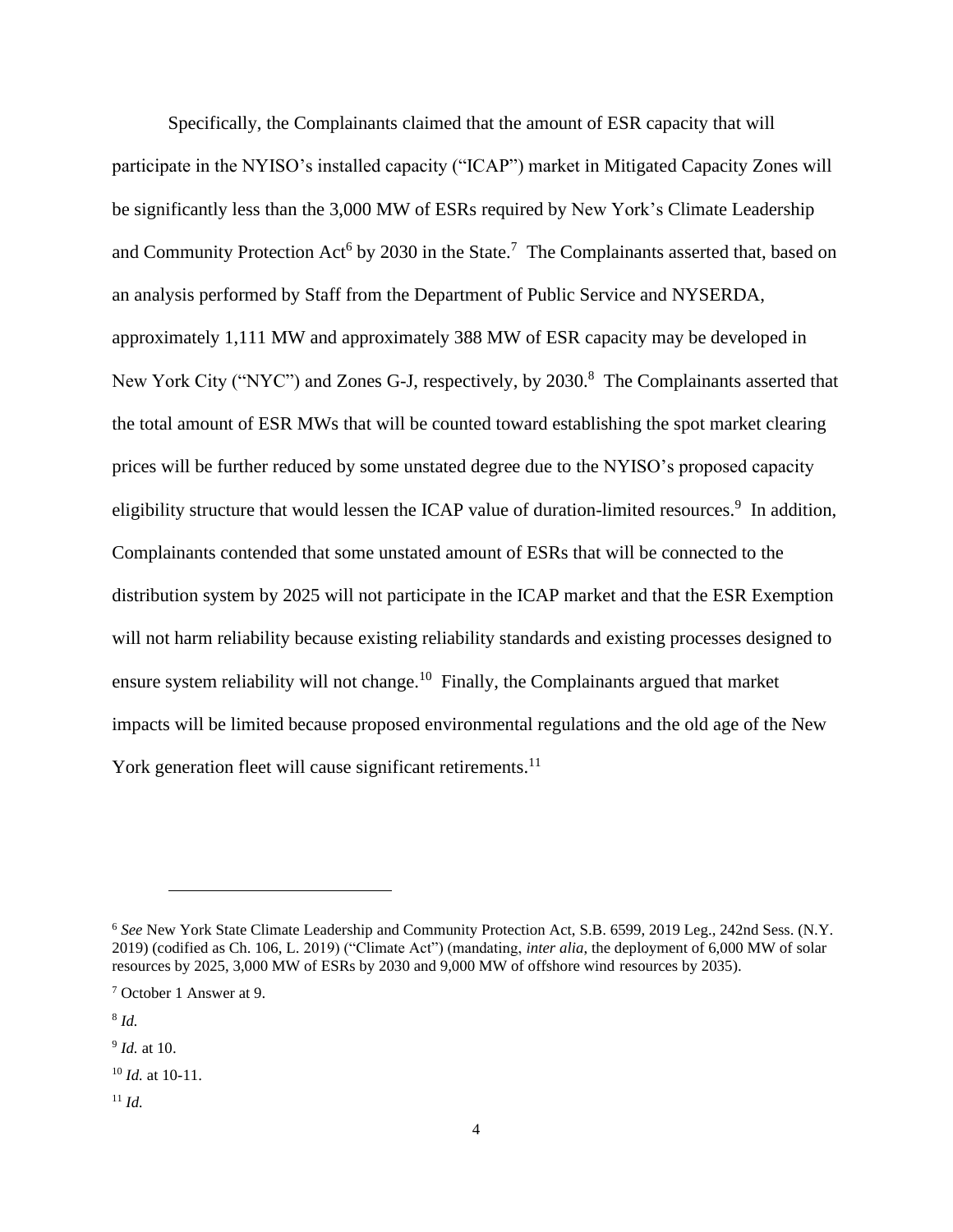The Complainants arguments in their October 1 Answer are self-contradictory. Complainants' claims regarding the limited entry of ESRs in Mitigated Capacity Zones is inconsistent with their request for a 300 MW Cap to be assessed on an annual basis. Complainants can't have it both ways, arguing the need for 3,000 MW of exempt ESRs over 10 years to satisfy the 2030 ESR requirement in their Complaint while, in the same proceeding, turning around and arguing in their October 1 Answer that adverse market impacts will be limited because significantly less than that amount will actually enter the NYISO's ICAP market in Mitigated Capacity Zones.

In addition, Complainants' argument that IPPNY exaggerated the harm to the market because the entry of ESRs in Mitigated Capacity Zones will be less than 3,000 MW is belied by their unsupported argument that the entry of ESRs will only trigger a short-term change in wholesale capacity prices because "quick market responses" will push prices back up.<sup>12</sup> As Complainants correctly acknowledged, the slopes of the ICAP Demand Curves in the Mitigated Capacity Zones are steep, meaning only a small amount of additional supply will cause a market response. Based on the July 2019 clearing prices, each 100 MW of additional unforced capacity added in Zone J will reduce prices by approximately \$1.38/kW-month in Zone J and \$0.84/kWmonth in Zone G-J. The more than 1,100 MW that the Complainants now claim is the likely amount that would enter the Zone J market would itself be sufficient to cause ICAP prices in Zone J and Zones G-J to collapse so low that these zones would default to the New York Control Area ("NYCA") ICAP prices under the NYISO's cascading rules. By way of reference, for the

<sup>12</sup> *Id.* at 11.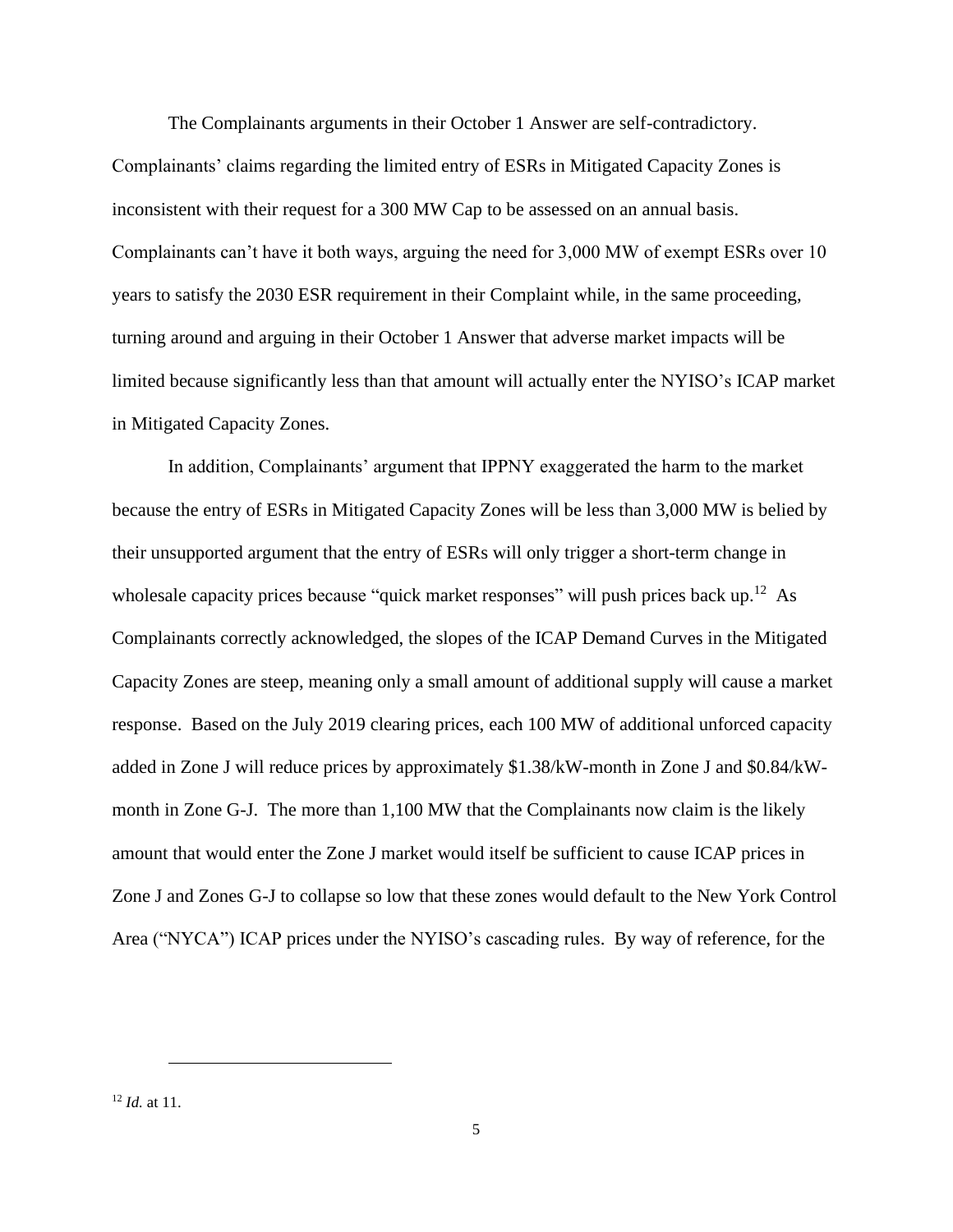past year, the NYCA has cleared at an average of less than \$.50/kW-month in the winter and less than \$1.50/kW-month in the summer.

Moreover, Complainants failed to acknowledge that the market response that would likely result from this level of suppression of ICAP prices would be the forced and entirely unjustified retirement of otherwise economic existing resources. If new uneconomic resources supported with out-of-market compensation are permitted to cause the retirement of otherwise economic resources due to the artificial suppression of ICAP prices at the hands of the State's public policy initiatives, no matter how well-intentioned,<sup>13</sup> the NYISO's markets will cease being competitive, and investors will not risk their capital on a new merchant project. Their willingness to continue investing in existing merchant projects will at best be limited, if not entirely deterred. As IPPNY stated in its August 19 Protest, the result of an ESR Exemption is that subsidies will beget more subsidies.

Further, as demonstrated in the MMU Comments, Complainants' acknowledgement of the potential for significant retirements undercuts their alleged need for an ESR Exemption.<sup>14</sup> Under Part A of the Mitigation Exemption Test ("MET"), a new entrant is exempt from the BSM Measures so long as the surplus capacity margin remains less than 6%.<sup>15</sup> Retiring resources as mandated by the State's proposed environmental regulations that will require the reduction of NOx emission levels significantly by 2025 at roughly 3,500 MW of peaking facilities will cause

<sup>13</sup> *See Hughes v. Talen Energy Marketing, LLC*, 136 S. Ct. 1288, 1298 (2016) (holding state action, no matter how legitimate, cannot intrude on the Commission's authority over wholesale rates); *see also Calpine Corporation, et al. v. PJM Interconnection, L.L.C*., 163 FERC ¶ 61,236 (2018) ("PJM MOPR Order") at P 156 (holding State action providing out-of-market support cannot cause unjust and unreasonable and unduly discriminatory rates in PJM "regardless of the intent motivating the support").

<sup>14</sup> *See* MMU Comments at 10.

<sup>15</sup> *Id.*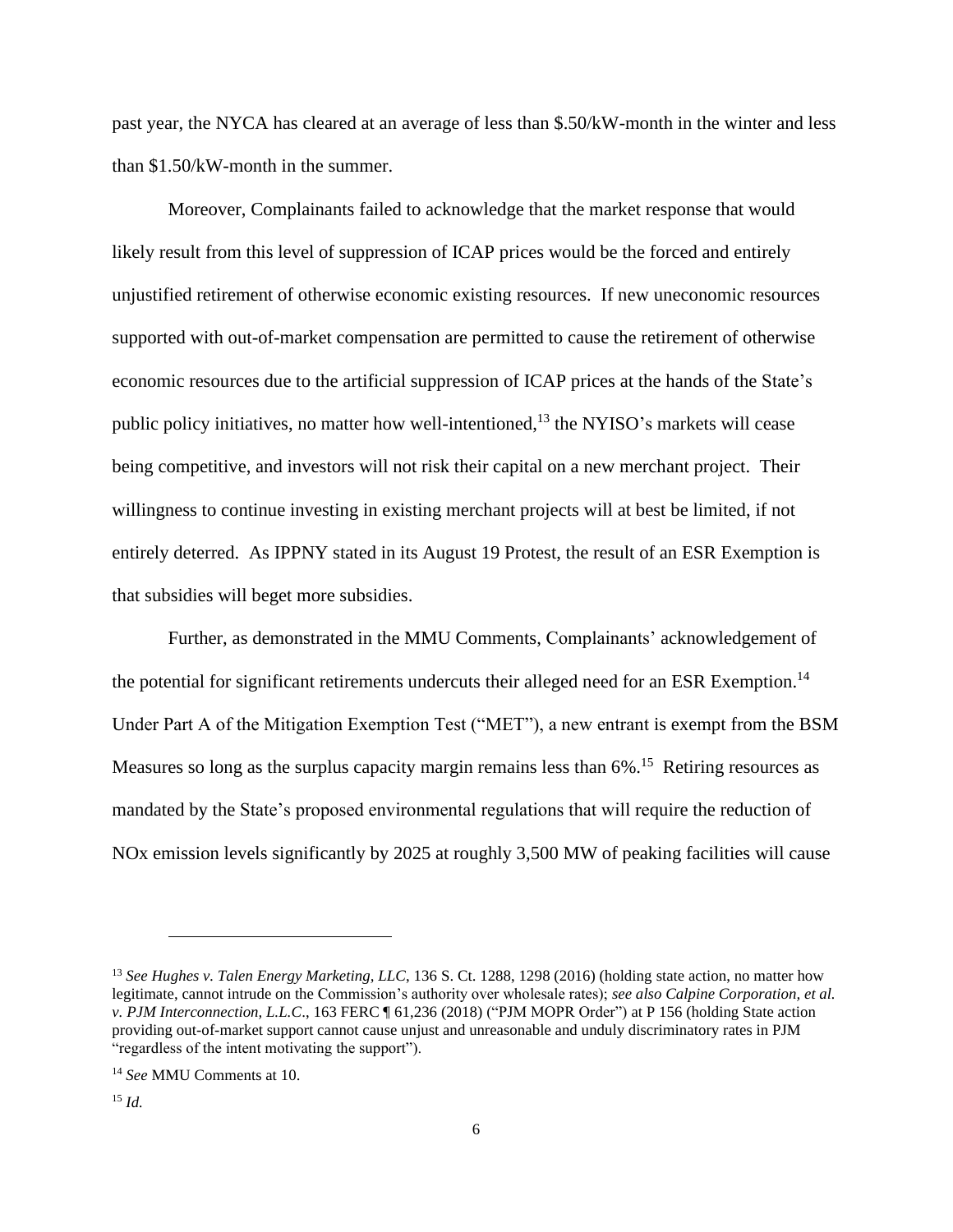the surplus capacity margin to drop, allowing State-supported resources to receive exemptions under Part A of the MET. The Complainants' second order claims that, even if such retirements were to occur, they may not perfectly align with the timing of the Part A MET for ESRs, or alternatively, that other resources such as offshore wind and repowered resources could offset the level of capacity that exits the market actually prove IPPNY's point that the ESR Exemption will impact the market significantly.<sup>16</sup> If ESRs can enter the market exempt from the BSM Measures when the market was, by definition, otherwise too long for them to economically enter it, it will reduce ICAP prices and make it more likely that other projects such as offshore wind, repowered projects to address environmental regulations, and projects necessary to maintain reliability will need out-of-market compensation to support their operations.<sup>17</sup>

The Commission should also reject Complainants' claim that the ESR Exemption will not harm reliability because existing reliability standards and procedures will remain in place. The artificial suppression of ICAP prices caused by unmitigated out-of-market entry harms the ability of the market to send accurate price signals to incent investment needed to maintain reliability through either new entry or retention of needed existing resources. The artificial suppression of market prices will prevent the market from efficiently reflecting the need for competitive new

<sup>&</sup>lt;sup>16</sup> The Commission should reject Complainants' contention that the ESR Exemption is the only available mechanism to avoid interfering with the State's ESR objectives. As IPPNY underscored in its August 19 Protest, the Commission ruled that the BSM Measures do "not prescribe whether or what types of generation facilities should be built" in the State. The State is free to determine the development of ESRs should be supported; it just cannot eviscerate the competitive capacity market to implement its policy. *See* IPPNY August 19 Protest at 25 (quoting *New York Indep. Sys. Operator, Inc.*, 122 FERC ¶ 61,211, at PP 110–112 (2008)).

<sup>&</sup>lt;sup>17</sup> Complainants' assertion that "IPPNY provides no justification for its proposition that market rules should be used only to limit the capacity market impacts of policies that lead to supply additions while ignoring policies that reduce supply" is a massive mischaracterization of IPPNY's position. No place in its August 19 Protest did IPPNY even suggest that market rules should be limited to protecting the market from policies that lead to supply additions. Market policies that lead to supply reductions are addressed by other market power mitigation measures that are not at issue in this Complaint proceeding. For example, if an economic resource attempted to leave the market for its own gain, which is analogous to the State paying an uneconomic resource to enter the market, the resource's exit would be subject to the NYISO's physical withholding mitigation measures.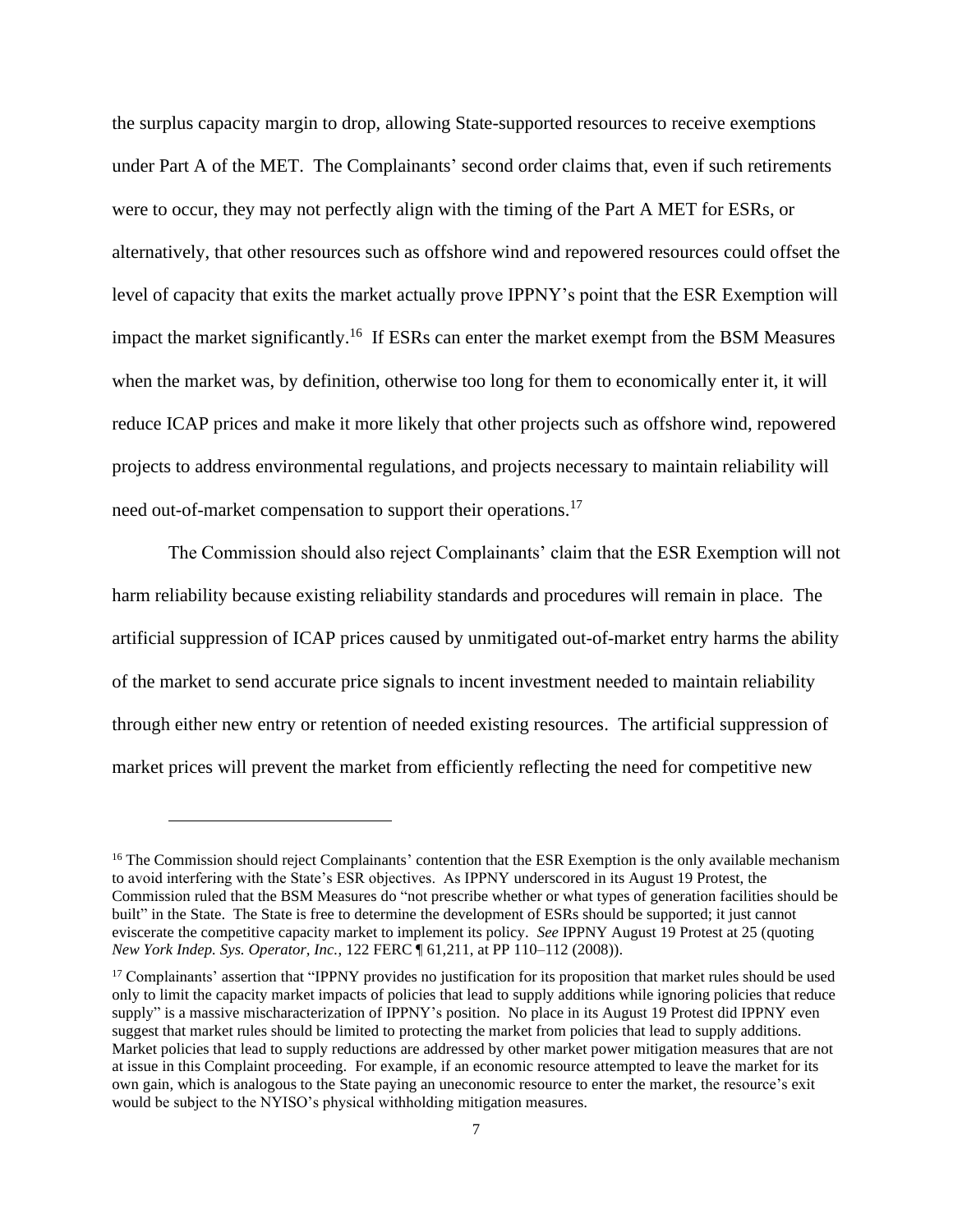entry, additional investments in existing facilities, or adjustments to the location and/or timing of projects. Rather than rely on the market to perform this role, the Complainants' ESR Exemption would require the NYISO to ensure resource adequacy through an administrative process that is less efficient than the NYISO's ICAP market.

As IPPNY demonstrated in its August 19 Protest, implementation of the ESR Exemption would be especially problematic now due to proposed environmental regulations that could cause the retirement of roughly 3,500 MW of fossil peaking facilities in New York City and Long Island by 2025. ESRs will not be effective replacements for all these facilities as their retirement will lead to significant system needs with durations reaching up to 15 hours in certain load pockets. Based on the current and reasonably foreseeable state of technology, investments in fossil generation will be required to maintain reliability. The market signal must remain stable with the price reaching the net cost of new entry, unimpeded by out-of-market subsidies and price suppression, for merchant new entry to be willing to enter or reinvest in existing resources to provide the service necessary to comply with reliability standards and meet the system's operational needs in southeastern New York.

# **B. The Impact of the ESR Exemption Request Due to the ESR Program's Size and the Core Connection Between Implementation of the NYISO's Carbon Pricing Proposal and the BSM Structure Both Require the Commission's Consideration.**

In their Answer, the Complainants asserted that the MMU has supported applying the BSM Measures "precisely because [ESR] development contributes to a statewide policy initiative," quoting the MMU Comments where the MMU specified the need for these measures was driven by the aggregate amount of resources that would qualify for the exemption if

8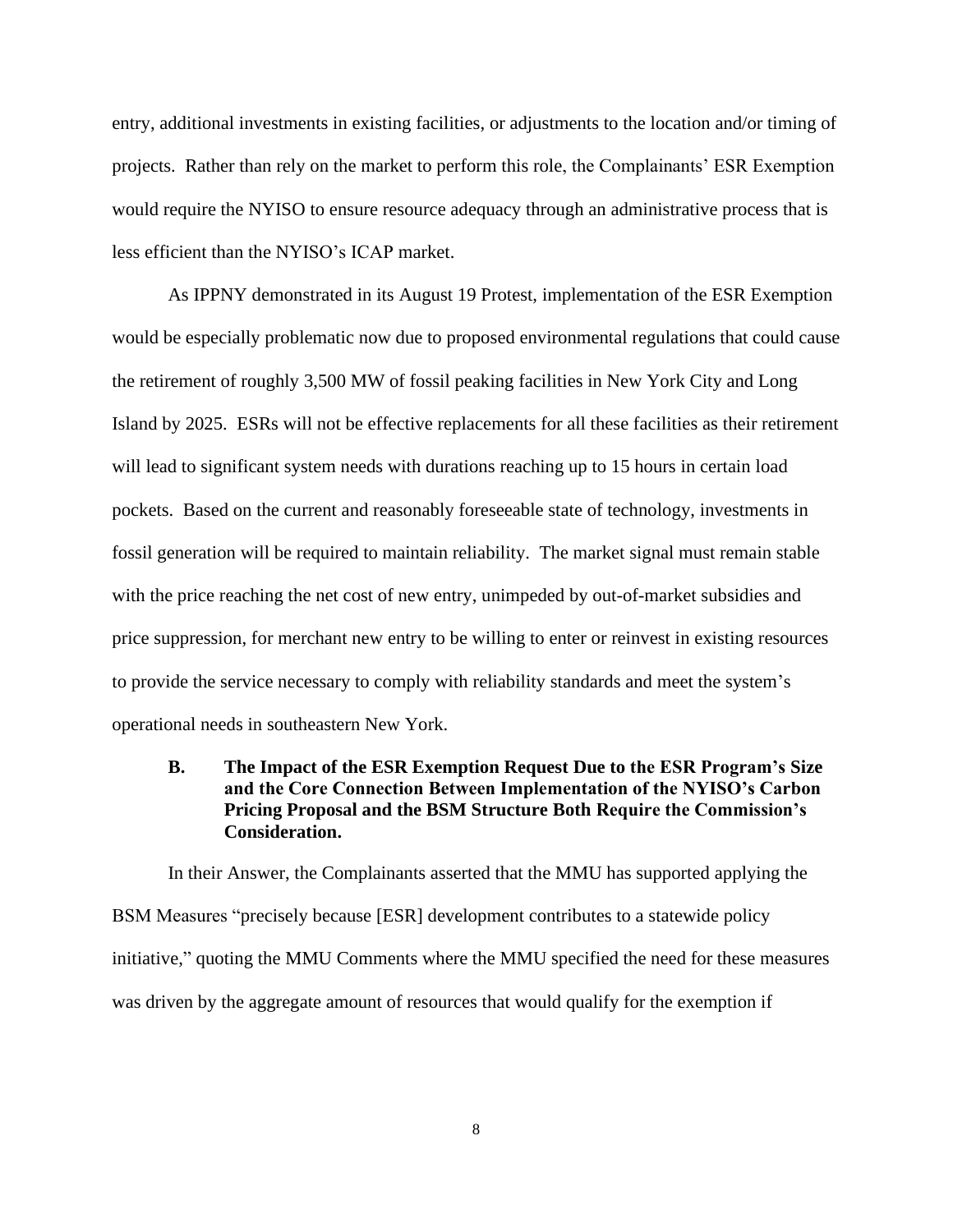adopted.<sup>18</sup> The Complainants also both asserted that an exemption from the BSM Measures is the *only* mechanism available to harmonize the NYISO's markets with the State's ESR deployment goals while at the same time urging the Commission to find IPPNY's endorsement of the NYISO's carbon pricing proposal to address these same issues was a "sweeping proposal[] to fundamentally redesign the wholesale capacity market" that was "beyond the scope of the Complaint."<sup>19</sup> Both positions are incorrect.

In its comments, the MMU focused on the fact that Complainants had failed to demonstrate that ESR entry on the scale and in the location proposed by Complainants would not result in the suppression of capacity prices.<sup>20</sup> Likewise, citing to the Commission's PJM MOPR Order and focusing on the fact that the Commission has not required evidence of intent when resources receiving out of market support would suppress capacity market clearing prices, the NYISO correctly concluded in its answer that Complainants' requested exemption significantly would artificially suppress capacity prices and, therefore, it should be denied.<sup>21</sup> The Commission previously has held that mitigation rules must be applied when out of market support payments "have reached a level sufficient to significantly impact the capacity market clearing prices and the integrity of the resulting price signals on which investors and consumers rely to guide the orderly entry and exist of capacity resources" thereby rendering such prices unjust and

<sup>18</sup> *See* October 1 Answer at 17.

<sup>19</sup> *Id*. at 12-17.

<sup>&</sup>lt;sup>20</sup> See MMU Comments at 8 (stating the "large quantities of subsidized resources could overwhelm the supplydemand balance in the capacity market" and the BSM measures cannot be driven by the size of individual projects but instead must focus on the aggregate impact of the program as a whole).

<sup>21</sup> *See* NYISO Answer at 6-7.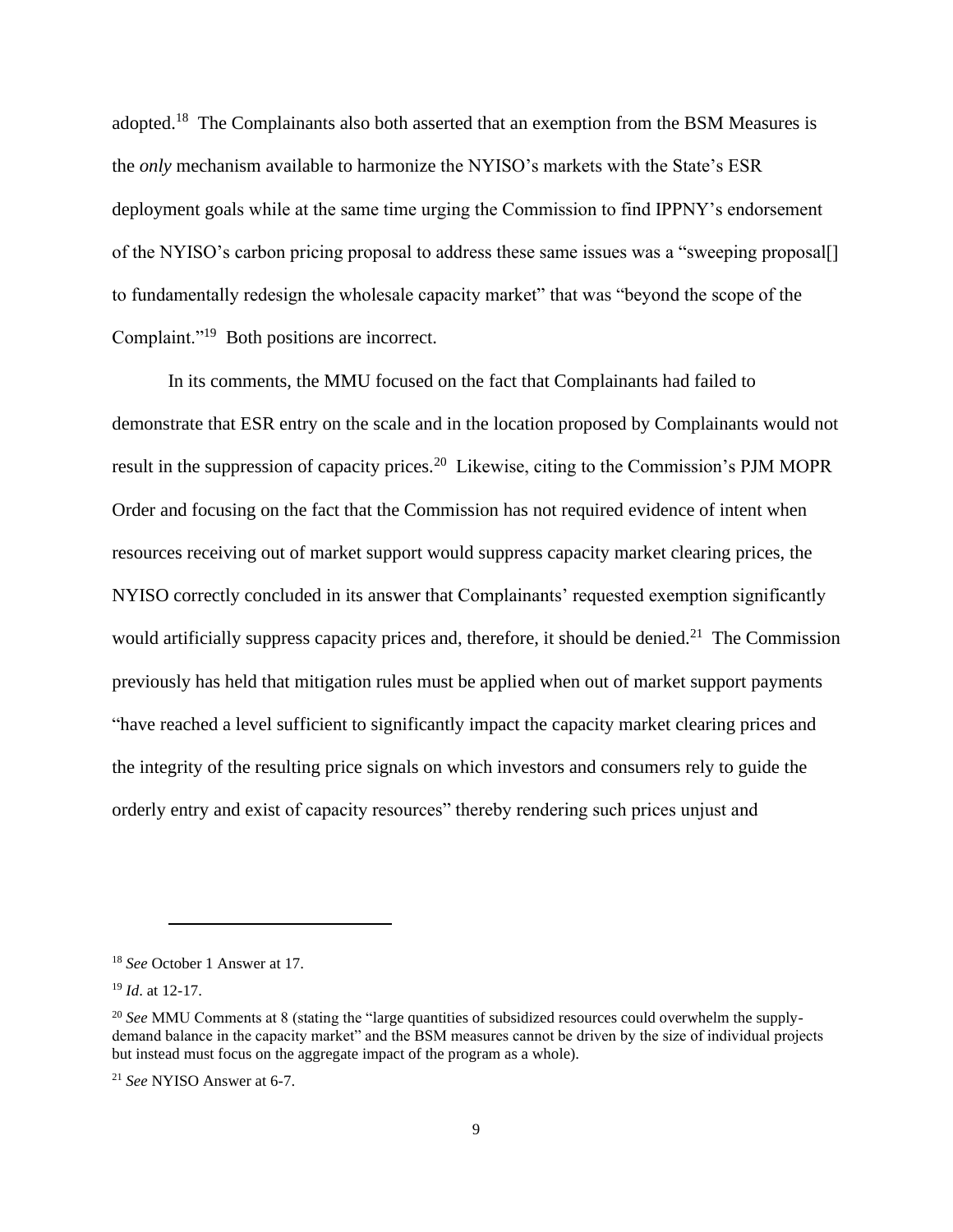unreasonable.<sup>22</sup> Consistent with its past determinations, the Commission should deny the requested ESR Exemption.

Nor should the link between implementation of the NYISO's carbon pricing proposal and its resultant effect on the BSM structure be summarily cast to the side. In its analysis of the benefits and costs of the NYISO's proposed program following the State's enactment of the Climate Act, the Analysis Group addressed the interrelationship between the NYISO's carbon pricing proposal and its BSM Measures. Noting that the NYISO already had BSM Measures in place but there were also a number of open proceedings in which parties were seeking to both significantly expand and significantly limit their scope, the Analysis Group pointed to the fact that the NYISO proposed its carbon pricing mechanism as a tool to align State public policy initiatives with federally defined wholesale competitive market structures *without* the need to trigger additional changes to the current BSM structure.<sup>23</sup> The Analysis Group concluded:

> A carbon pricing policy as proposed through the NYISO stakeholder process represents a fair and transparent, competitive, market-based mechanism to compensate resources based on generating resource attributes (*i.e.*, zero-emissions or renewable resource attributes). Administration of a carbon pricing mechanism would help to align state policy with the state's wholesale markets, and reduce the potential for FERC to impose further BSM actions by guiding the development of new clean energy resources substantially through pricing in competitive wholesale markets.<sup>24</sup>

<sup>22</sup> *See* PJM MOPR Order at PP 150, 156; *see also New York Indep. Sys. Operator, Inc.*, 124 FERC 61,301 (2008) at P 29 (finding all uneconomic entry has the effect of depressing prices below the competitive level).

<sup>23</sup> *See* Analysis Group (Tierney and Hibbard), "Clean Energy in New York State: The Role and Economic Impacts of a Carbon Price in NYISO's Wholesale Electricity Markets – Summary for Policy Makers and Final Report" (October 3, 2019) ("Analysis Group Findings") at 40, available at

https://www.nyiso.com/documents/20142/2244202/Analysis-Group-NYISO-Carbon-Pricing-Report.pdf/81ba0cb4 fb8e-ec86-9590-cd8894815231

<sup>24</sup> *Id*. at 42-43.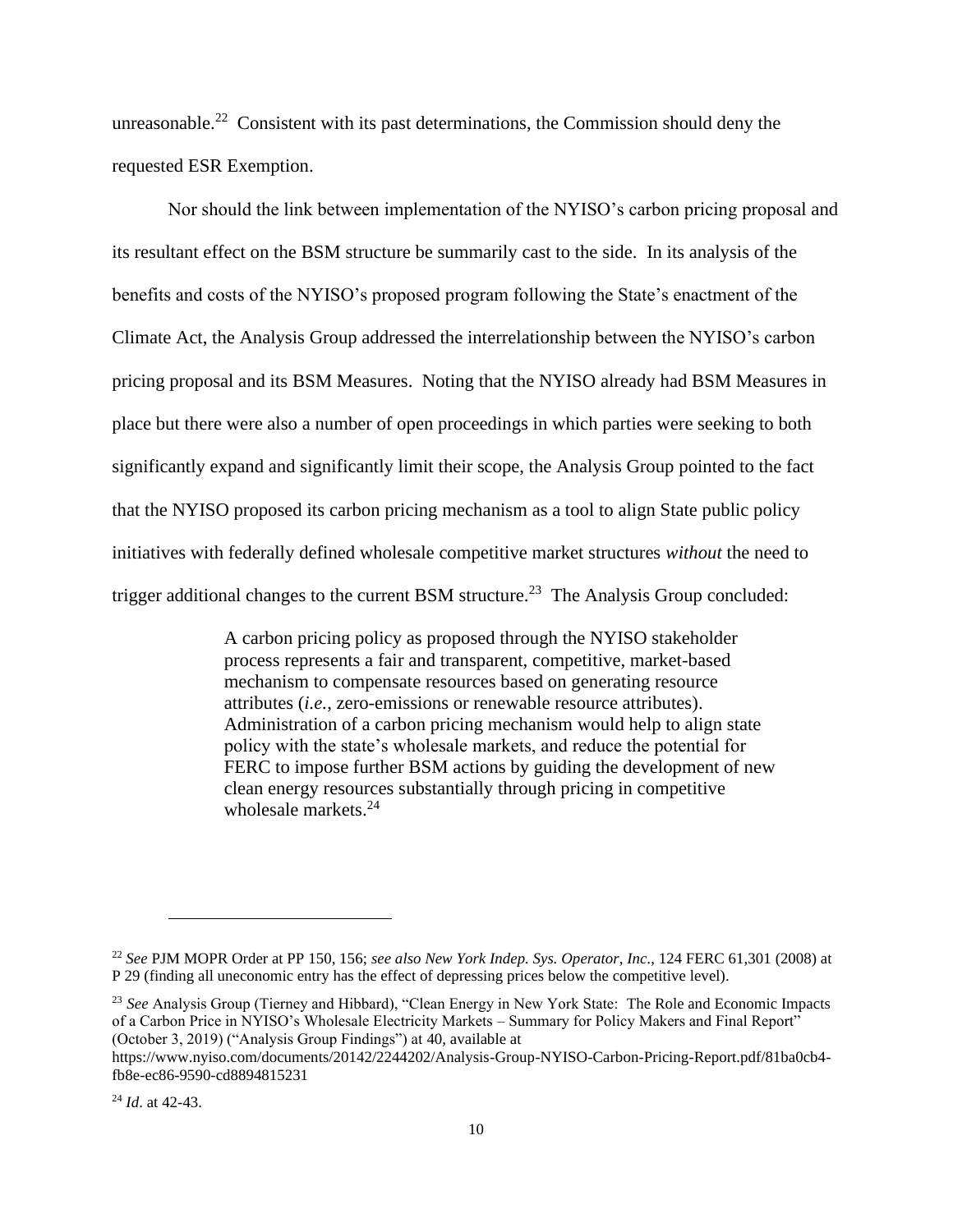Thus, contrary to Complainants' assertions, their proposed ESR Exemption is not the only available mechanism to accomplish the State's ESR deployment goals. The NYISO's carbon pricing proposal presents a market-based means to address the development of renewable resources and ESRs comprehensively as the State implements the Climate Act and, thus, warrants the Commission's consideration in this context.

#### **III. CONCLUSION**

For the aforementioned reasons, the Commission should reject the Complainants'

October 1 Answer and deny the Complaint.

Dated: October 21, 2019

Respectfully submitted,

#### *David B. Johnson*

David B. Johnson Read and Laniado, LLP Attorneys for Independent Power Producers of New York, Inc. 25 Eagle Street Albany, New York 12207 Telephone: 518-465-9313